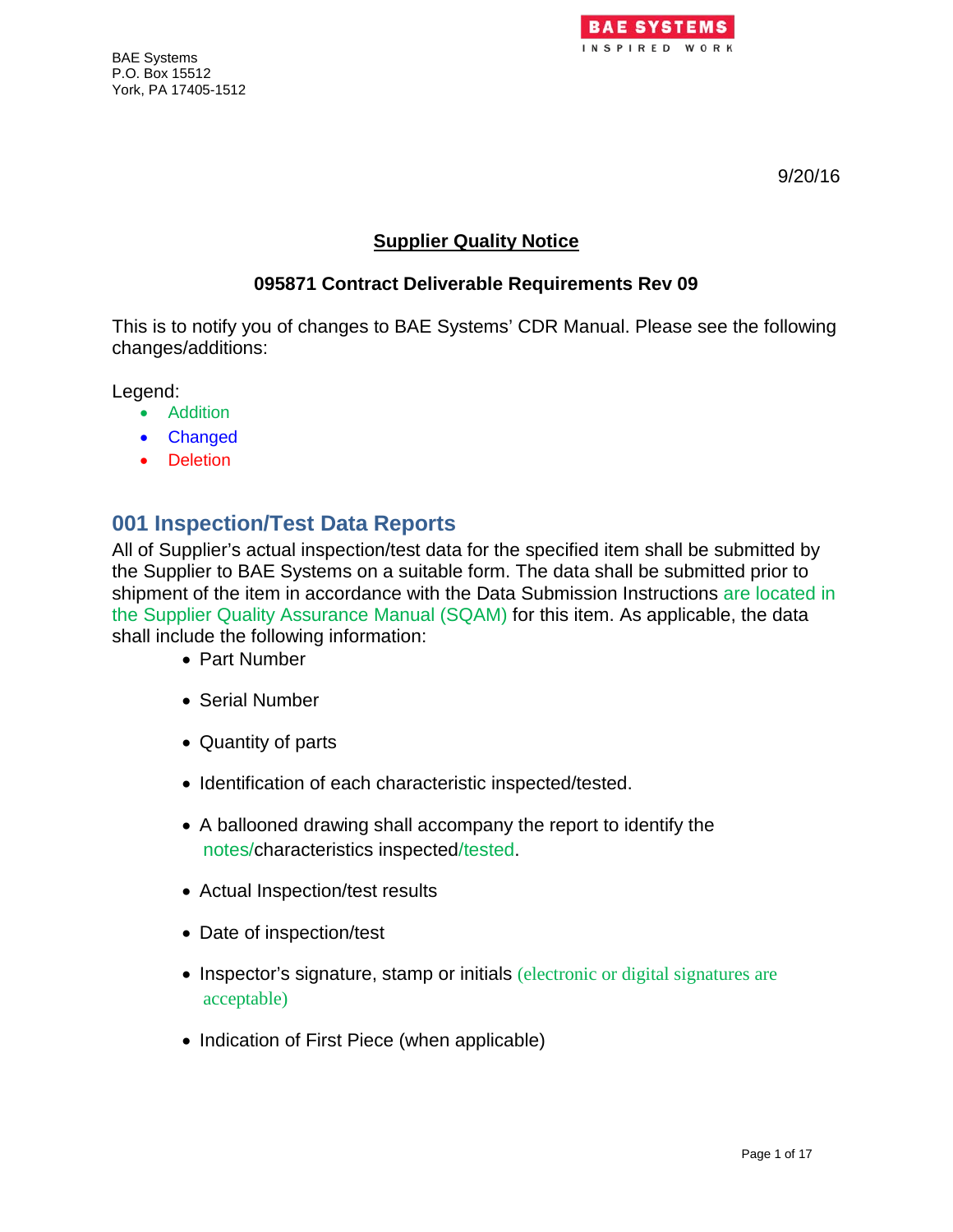#### 002 Detailed Inspection Test Procedure - Deleted

### **003 First Piece Inspection Report**

The Supplier shall submit their First Piece Inspection Report as specified in the SQAM paragraph 8.3 prior to shipment of the product per the Data Submission Instructions (located in the SQAM) for this item.

## **004 First Article Test (FAT)**

The Supplier shall submit a FAT plan in accordance with the Data Submission Instructions (located in the SQAM) for this item within thirty (30) days after receipt of the Purchasing Agreement. The FAT plan shall include:

- Dates for submittal of the FAT procedure
- Dates and location(s) for all testing with anticipated start/completion dates
- Date for submittal of the FAT report

The Supplier shall update/resubmit the FAT plan to cover any changes to the schedule. The procedure and test reports may be prepared using MIL-HDBK-831 as a guide and shall be approved by BAE Systems prior to start of the test. BAE Systems and its Government customer reserve the right to witness FAT testing at any point in the schedule.

Following First Article Test approval, it is the Supplier's responsibility to notify the BAE Systems Authorized Purchasing Representative to determine what testing must be repeated when any of the following occurs:

- Receipt of new Purchasing Agreement or contract
- Significant change in manufacturing process (introduction of a new manufacturing technique, etc.)
- Change in any drawing configuration, component, or sub-component parts
- Change in manufacturing location

A break in production or process in excess of twenty four (24) months, unless otherwise specified.

### **005 Customer Source Surveillance (CSS)**

Source Surveillance, inspection, and/or test by a BAE Systems source inspection representative is required for each shipment of this item. In order to accommodate BAE Systems source inspection representatives, the Supplier shall make all facilities, equipment, inspection records, and assistance readily available.

The Supplier shall provide five (5) working days advance notification of requests for source inspection through submission of Form 092245. Requests shall be submitted in accordance with the Data Submission Instructions (located in the SQAM) specified for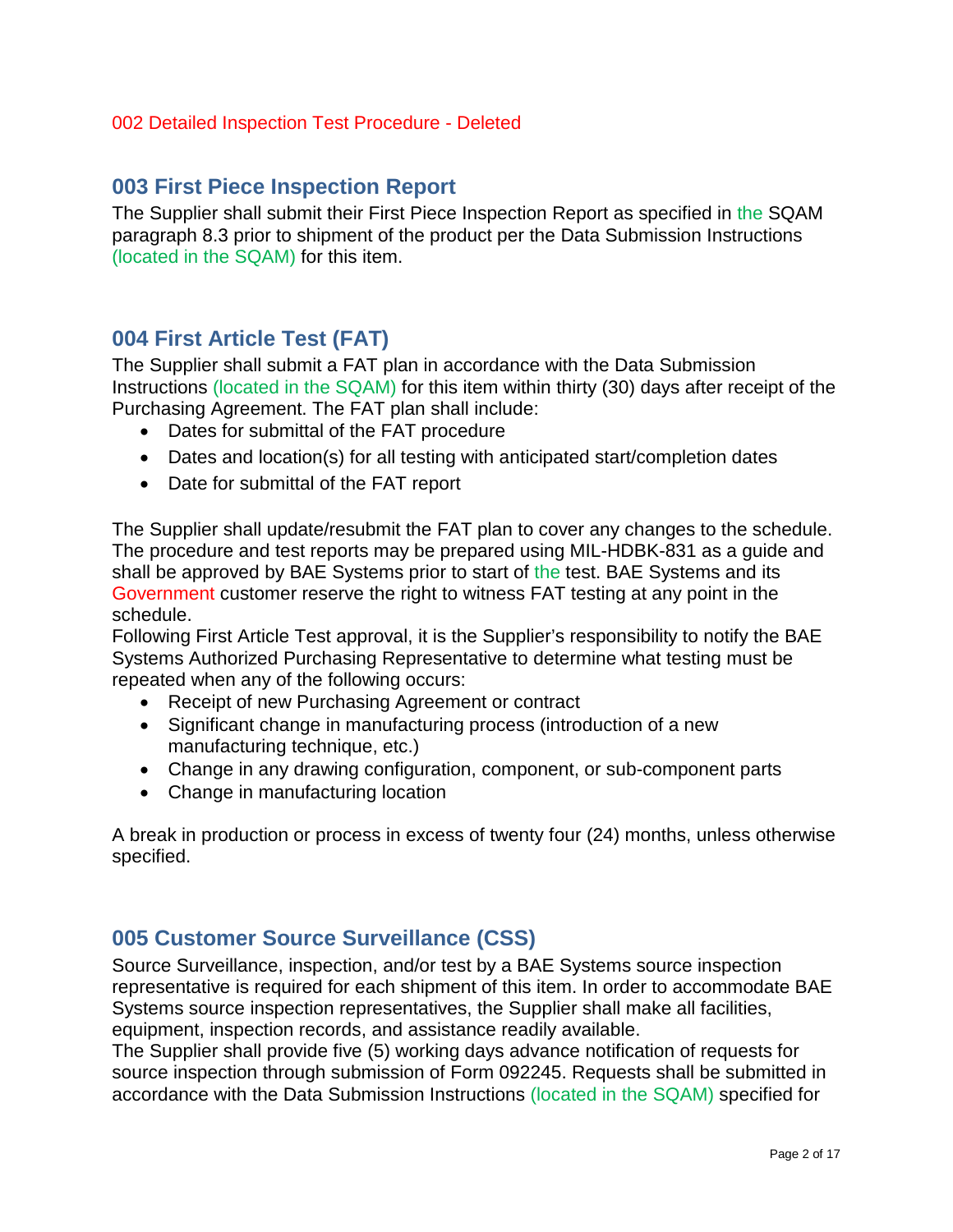this item. Unauthorized/unapproved shipment of product without BAE Systems source inspection may result in the shipment being rejected, a Supplier Corrective Action Request may be issued and product may be returned to the Supplier at the Supplier's expense.

If parts are returned for repair or rework, a resubmission of source is required. Parts ar not to be shipped until the resubmission source has been approved and the source form is annotated with: "Repair or Rework" and lists the NCR number on the form as applicable.

If parts are returned for repair or rework, a resubmission of source is required. Parts are not to be shipped until the resubmission source has been approved and the source form is annotated with: 'Repair or Rework' and lists the NCR number on the form as applicable.

## **007 Welding-Combat Vehicles**

- **PRIOR** to implementation of the proposed process, procedure approval is required by BAE Systems Weld Engineering
- Supplying product to BAE Systems without an approved Welding Procedure Specifications (WPS) is cause for rejection
- The WPS shall include the Procedure Qualification Record (PQR) for the process
- If the Supplier has completed the BAE Systems Weld Training, they may use the BAE Systems procedures for which they are qualified
- Use of BAE Systems WPS still requires approval prior to use for each individual part number. If the Purchasing Agreement Part Number is changed through configuration, the WPS shall be resubmitted even if nothing is changed within the weld process/procedure
- The Supplier is responsible for the performance and maintenance of all supporting documentation required to demonstrate compliance with Purchasing Agreement requirements
- If other than the Weld Code is invoked, the supplier is responsible for creating their own weld procedures.

### **Aluminum and Steel Arc Welding; Resistance Welding and Brazing**

Procedure submittal requirements for aluminum, steel, resistance, and brazing weldments are addressed on the following forms/ procedures: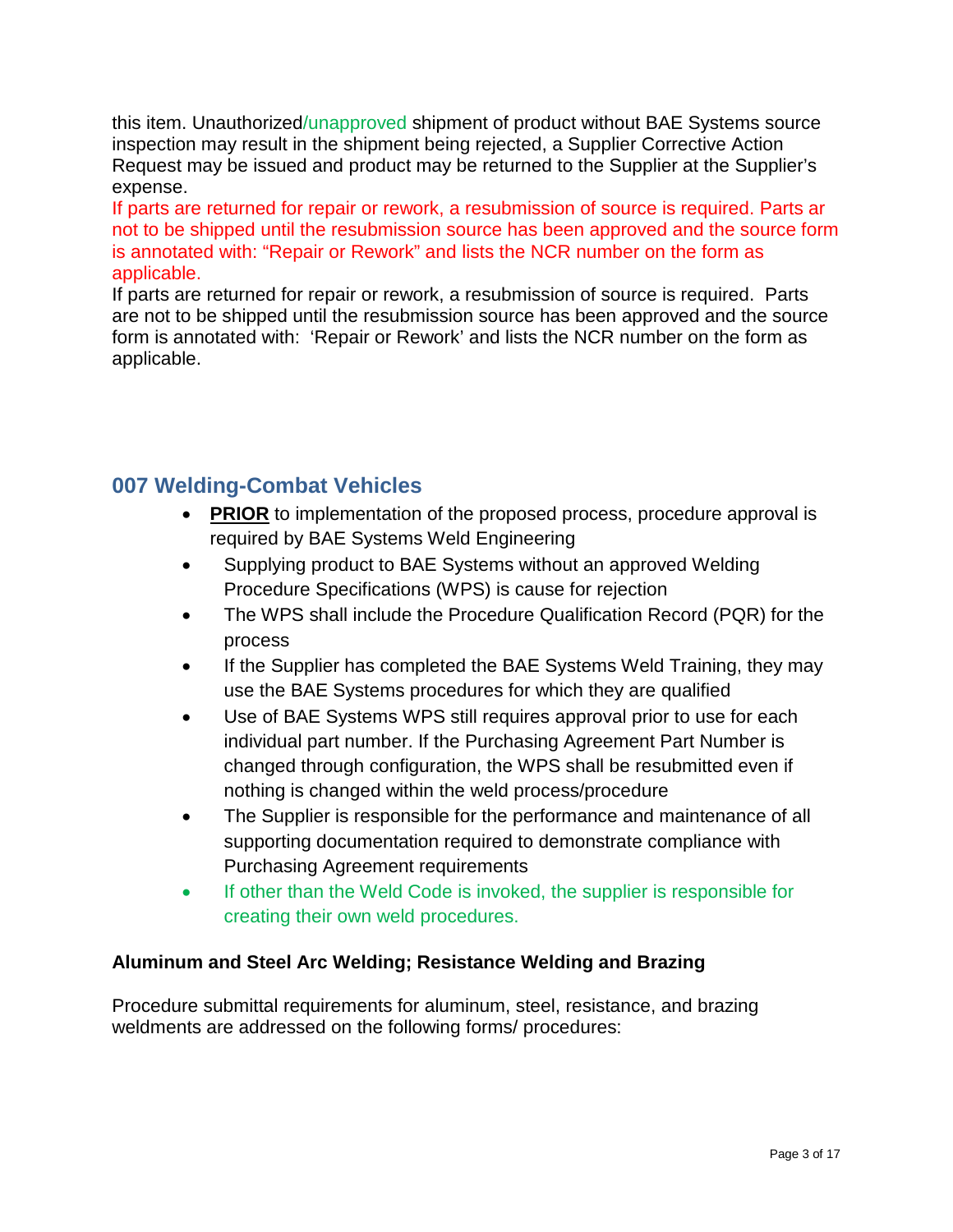| <b>Form</b><br>Number/<br><b>Procedure</b> | <b>Document Title</b>                                                                                                            |
|--------------------------------------------|----------------------------------------------------------------------------------------------------------------------------------|
| 12472301                                   | Ground Combat Vehicle Welding Code - Aluminum                                                                                    |
| 12479550                                   | Ground Combat Vehicle Welding Code - Steel                                                                                       |
| LAA-5128                                   | <b>Welding Procedure Extension Request</b>                                                                                       |
| LAA-5130                                   | Brazing or Braze Welding Procedure - Cover Sheet                                                                                 |
| LAA-51301                                  | <b>Brazing or Braze Welding Procedure</b>                                                                                        |
| LAA-5131                                   | Recorded Joint Welding Procedure for Resistance Welding - Cover<br><b>Sheet</b>                                                  |
| LAA-5272                                   | LAA-51311 Recorded Joint Welding Procedure for Resistance Welding<br>Welding and Brazing Submittal Requirements and Instructions |

Forms are available from a BAE Systems Authorized Purchasing Representative.

Aluminum Welding Code 12472301 replaces these specifications (reference page 4, Table P.1):

- MIL-STD-1946
- MIL-STD-372
- MIL-W-45205
- MIL-W-45206

Steel Welding Code 12479550 replaces these specifications (reference page 4, Table P.1):

- MIL-STD-1261
- MIL-STD-1941
- MIL-STD-1185
- MIL-W-46086

## **009 Soldering**

- The Supplier shall submit soldering plans in accordance with the Data Submission Instructions (located in the SQAM) for this item within (30) days of receipt of the Purchasing Agreement
- Procedures shall be submitted for all subcontracted soldering operations
- BAE Systems reserves the right to disapprove the plan or to require changes in the plan, which it deems necessary to ensure the product conforms to IPC J-STD-001, Class 3 and Purchasing Agreement requirements
- A new Purchasing Agreement number with the same prime contract number as previously approved does not require extension of approval
- The plan shall include, as a minimum, detailed procedures to be followed and utilized throughout all areas of performance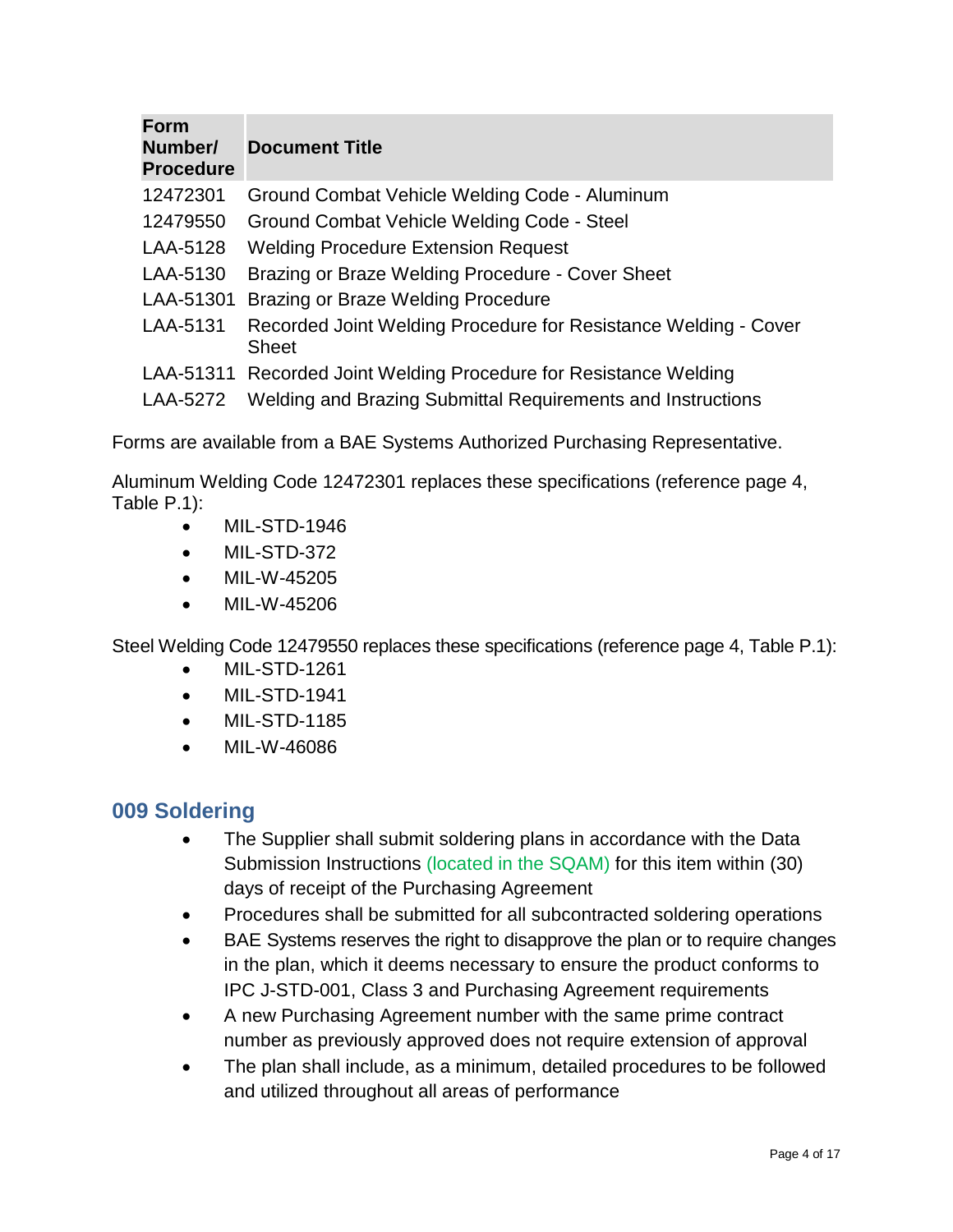- The Supplier must have approval from 025 BAE Systems prior to beginning production. This approval will be in the form of a letter notifying you that your facility has satisfactorily completed a Soldering Audit. The approved program must be utilized in the performance of Purchasing Agreement
- Any and all records required by the approved program may be requested at any time and must be immediately available for review
- BAE Systems must approve changes to this program following approval

## **010 Solderability**

Material supplied shall meet the solderability requirements of the product fabrication specification. When no solderability test is specified, the test shall be performed in accordance with MIL-STD-202, Method 208.

#### **Note: One hour steam aging is required for wire.**

For each shipment The Supplier shall provide a written certification stating that the components provided were tested and meet the applicable solderability requirements as stated above. Certification shall be submitted in accordance with the Data Submission Instructions (located in the SQAM) for this item.

## **011 Printed Wiring Boards (PWB)**

The Supplier shall provide for each shipment a written certificate stating that the boards were fabricated to the relevant specifications identified within the TDP. The certification shall be provided in accordance with the Data Submission Instructions (located in the SQAM) for this item. Test coupons and microsections must be maintained for a period of two (2) years and available for examination by BAE Systems.

### **013 Nondestructive Examination Procedures**

When the Purchase Order specifies Nondestructive Examination such as radiography, magnetic particle, liquid penetrant, or ultrasonic inspections, the Supplier shall submit the procedure to BAE Systems in accordance with the Data Submission Instructions (located in the SQAM) for this part for approval. The procedure shall be submitted within thirty (30) days after receipt of the Purchasing Agreement. If the submittal is requested during performance of the Purchasing Agreement, the Supplier shall submit the procedure within three (3) days of receiving the request.

All changes to the approved procedure shall require re-submittal and approval. The revised procedure shall not be implemented until written approval is received from BAE Systems.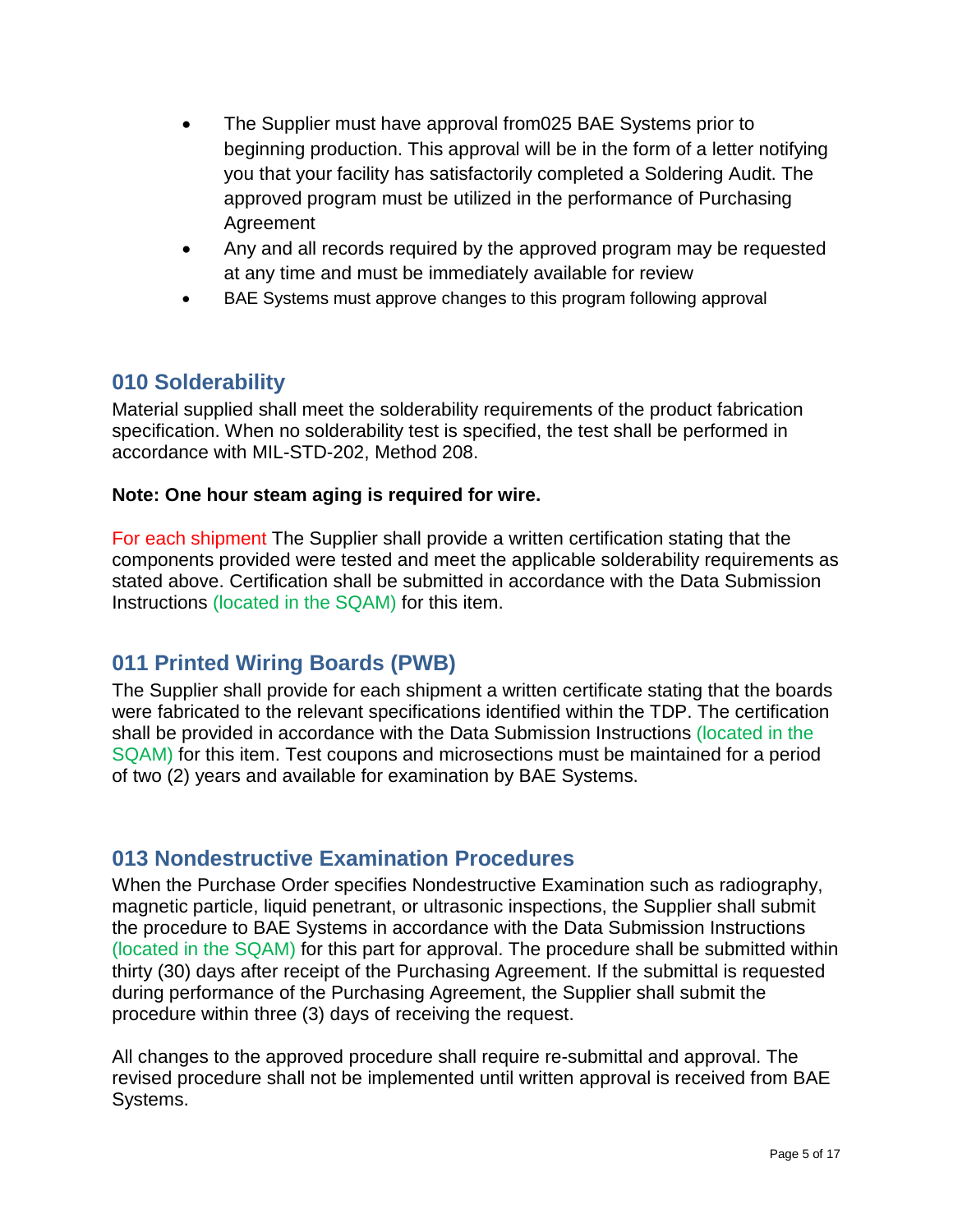## **014 Nondestructive Examination Inspection Report**

The Supplier shall furnish a certified test report stating that Nondestructive Examination(s) required per the TDP have been performed in accordance with an approved test procedure as required by the referenced specification and that the material is acceptable. The certification shall also include:

- Type of test and coverage
- Applicable procedure specification (title, number and revision)
- Applicable acceptance criteria (title, number and revision)
- Name and address of the company that actually performed the testing
- Certificate of process compliance

A test plan shall be developed detailing the Nondestructive Examinations parameters to be used accordance with the applicable specification and shall be made available to BAE Systems upon request.

## **015 Control Tests**

The Supplier shall perform Control Tests at the frequency defined by the specification/QAP. The Supplier is responsible for determining the test schedule based on the production and delivery schedule for the Purchasing Agreement. The Supplier shall submit, in accordance with the Data Submission Instructions (located in the SQAM) for this item, a control test procedure within thirty (30) days after receipt of the Purchasing Agreement for approval by BAE Systems. The Supplier shall notify the BAE Systems Authorized Purchasing Representative of the projected test schedule and any changes as they occur. If any failures occur, either through defect of the test equipment or of the test sample itself, the Supplier shall immediately notify the BAE Systems Authorized Purchasing Representative for further instructions prior to continuance of testing.

Following the completion of testing, a test report shall be submitted in accordance with the Data Submission Instructions (located in the SQAM) for this item for approval.

MIL-HDBK-831 should be used as a guide in developing the test report format. As a minimum, the test report shall include:

- BAE Systems Part Number
- BAE Systems Purchasing Agreement Number
- Prime Contract Number (this is specified on the Purchasing Agreement)
- Applicable drawings/specification and revision level
- Type of test (i.e., Group "C," Group "D," etc.)
- Tests performed and results
- Test completion date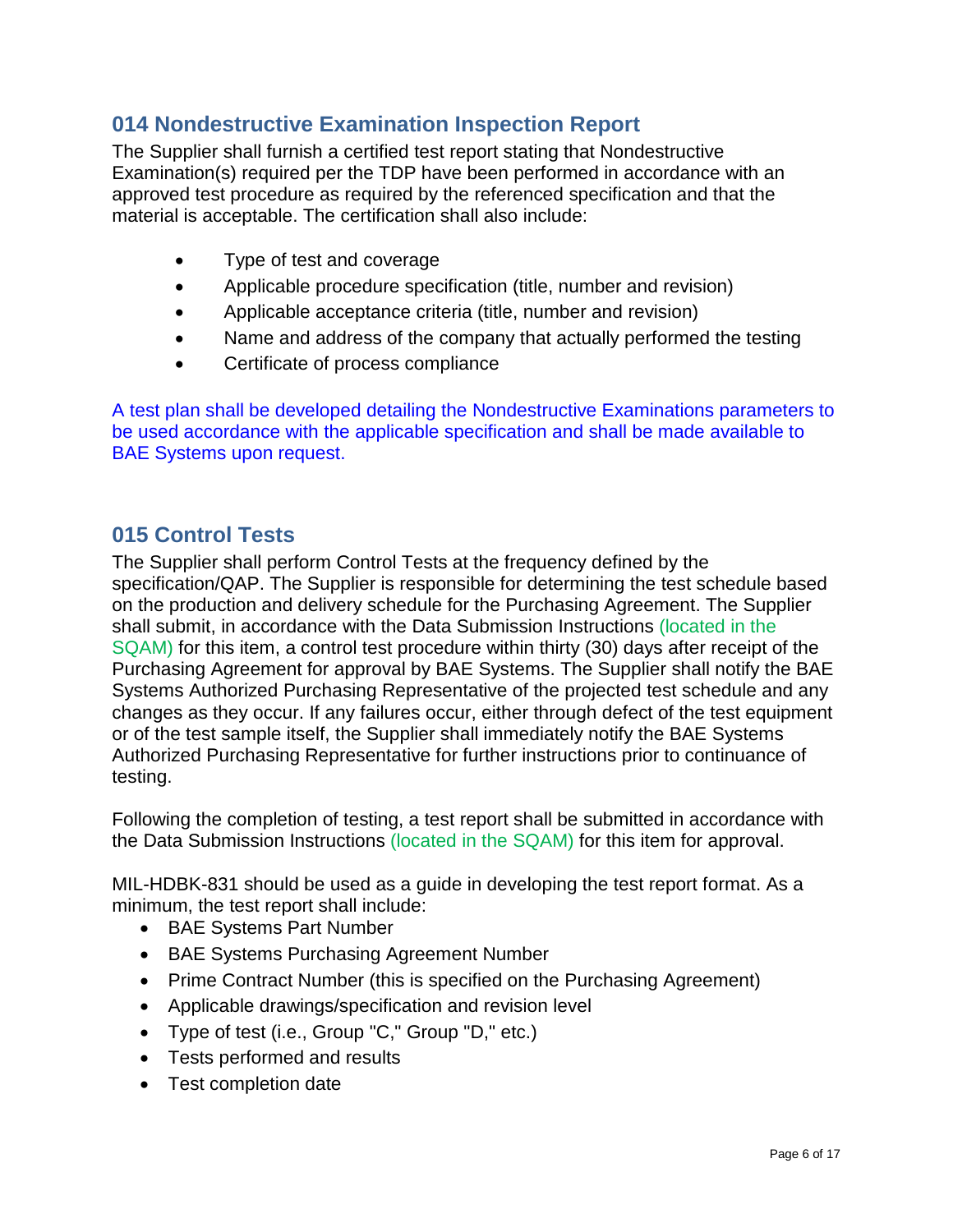- Sample size
- Sample identification, if applicable
- Production interval (or Purchasing Agreement line number)
- Printed name, signature, and title of Supplier's representative
- Report date
- Any additional data or information required to show full compliance to the control test requirements

## **016 Plating**

The Supplier shall provide written certification documenting that the plating was performed in accordance with drawing and Purchasing Agreement requirements. The facility actually performing the plating shall prepare the certification. When baking for hydrogen embrittlement relief is required, the certification shall define the required bake time at temperature and contain a statement that the items were baked at the required temperature for the required minimum time specified in accordance with the required revision level of the specification.

Certification **MUST** include as a minimum:

- Part number
- Purchasing Agreement number
- Plating process specification used
- Baking temperature
- Baking time
- A statement that the baking operation was started within 3 hours of plating completion
- Complete lot traceability to all certifications related to the BAE Systems Purchasing Agreement
- Printed name, signature, and title of Supplier's representative Signature/title of the Supplier's representative
- Report date

## **017 Paint Certification**

The Supplier shall provide a copy of the written certification documenting that painting was performed in accordance with all drawing, specification, and Purchasing Agreement requirements. Certification shall be submitted in accordance with the Data Submission Instructions (located in the SQAM) for this item. The facility actually performing the painting shall prepare the certification, which shall include:

- Name and address of the finisher
- Part number
- Purchasing Agreement number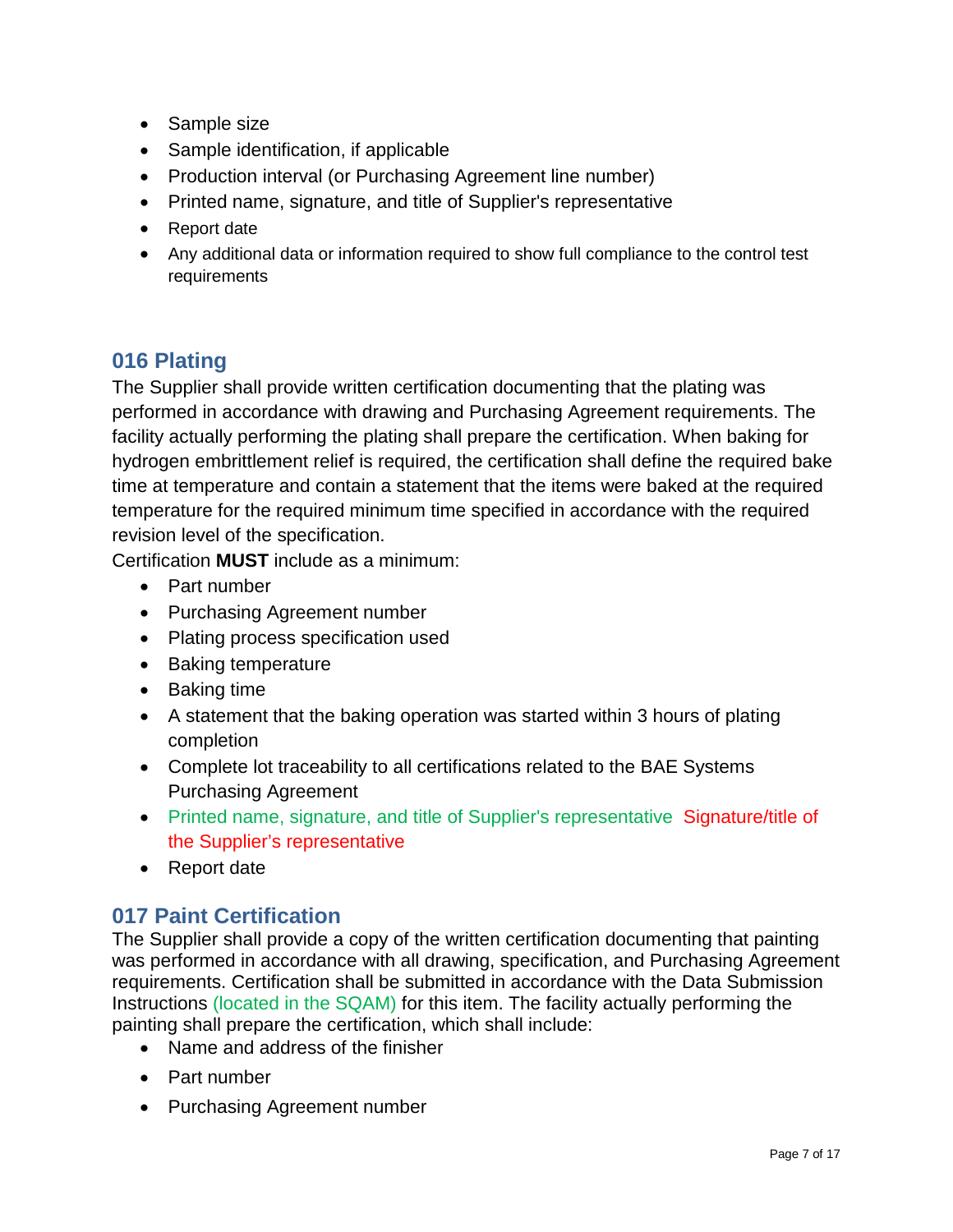- List of specifications used in the processing of the paint
- Paint thickness of a sample of actual parts for the primer
- Paint thickness of a sample of actual parts for the top coat
- Material lot/batch number(s)
- Material expiration date(s)
- Printed name, signature, and title of Supplier's representative Signature/title of the Supplier's representative
- Certification date

## **018 Physical and Chemical Test Reports**

With each shipment, The Supplier shall provide a material certification including all actual chemical, mechanical, and/or physical test results pertaining to the material shipped under this Purchasing Agreement with traceability to the original mill/manufacturer, heat lot, and country of origin, as applicable. This data shall be provided to BAE Systems in accordance with the Data Submission Instructions (located in the SQAM) for this part.

## **019 Test Samples – Tensile Testing**

With each shipment, The Supplier shall provide a set of two samples (un-machined test bars/sheet stock) suitable for the mechanical testing as required by Purchasing Agreement or referenced specification. Both shall be made from the same melt and heat treated in the same lot as the supplied parts. Identify by paint marking.

## **020 Heat Treating**

With each shipment, The Supplier shall provide a written certification that the heat treatment was performed in accordance with drawing and Purchasing Agreement requirements.

### **021 Mercury**

With each shipment, The Supplier shall provide certification that the material shipped under this Purchasing Agreement does not contain functional mercury in any form and that no mercury-bearing instruments and/or equipment that might cause contamination have been used in the manufacture, fabrication, assembly, or testing of any material shipped under this Purchasing Agreement. This requirement must be included in all sub-tier Purchase orders however certification is only required from the BAE Systems tier 1 supplier.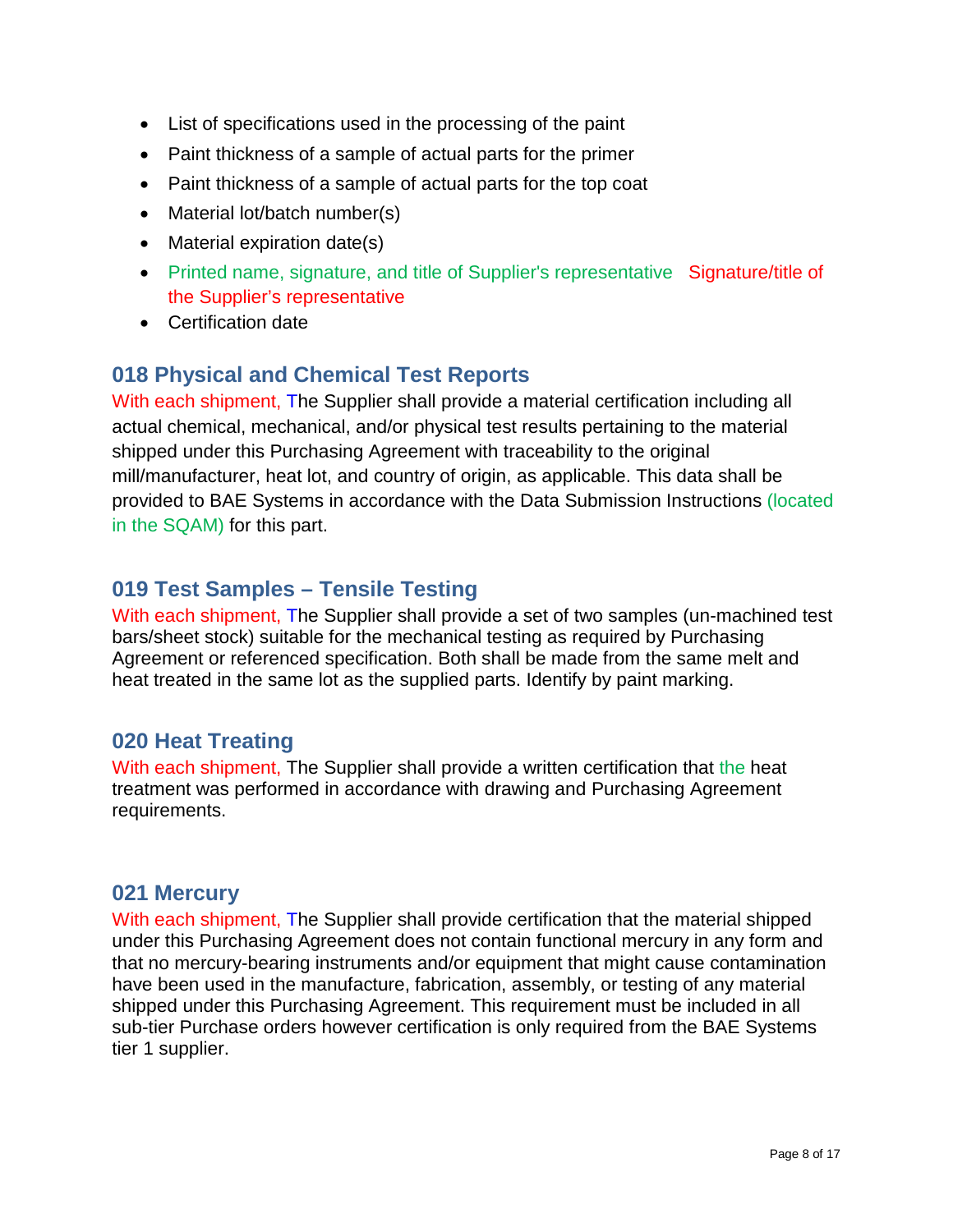## **023 Age Control**

Age-sensitive items include, but are not limited to, paint, adhesives, and rubber products. The following requirements apply to all items with this requirement:

- Age-sensitive items shall be delivered as directed by requirement assigned from below.
	- a) With a minimum of 50% of the shelf life remaining or
	- b) With a minimum of 75% of the shelf life remaining.
	- c) With a minimum of 85% of the shelf life remaining.
	- d) Other as directed by contract.
- Age-sensitive items shall be delivered with a minimum of 50% of the shelf life remaining or as directed by contract
- All age-sensitive items and their respective shipping containers shall be permanently marked with the cure/manufacture and the expiration dates in addition to any other marking requirements
- For parts delivered on a spool or reel, the marking must be applied to a visible location on the outside of the spool or reel
- The cure/manufacture and expiration dates shall be in either Quarter/Year format (for product with a shelf life in excess of three (3) years) or Month/Year format (for product with a shelf life of three (3) years or less). The method of marking and the marking height shall be in the manufacturer's format, however the marking shall not affect the part's form, fit, or function

| Example: | <b>CURE</b> | 4Q/2010 |
|----------|-------------|---------|
|          | FXP         | 4Q/2016 |

- In addition to the requirements of SQAM paragraph 8.5, Certificates of Conformance for age sensitive items shall include:
	- Lot traceability by run, batch, lot, or date of manufacture
	- Shelf life expiration date (as required by specification)
	- Storage conditions to achieve shelf life, if not stated on the material package

## **025 Special Packaging**

Material is to be packaged in accordance with the packaging instructions provided in the body of or attached to this Purchasing Agreement. A statement that the packaging is in accordance with the specified requirements will be included in the Certificate of Compliance (reference SQAM paragraph 8.5). This data shall be provided to BAE Systems in accordance with the Data Submission Instructions (located in the SQAM) for this part.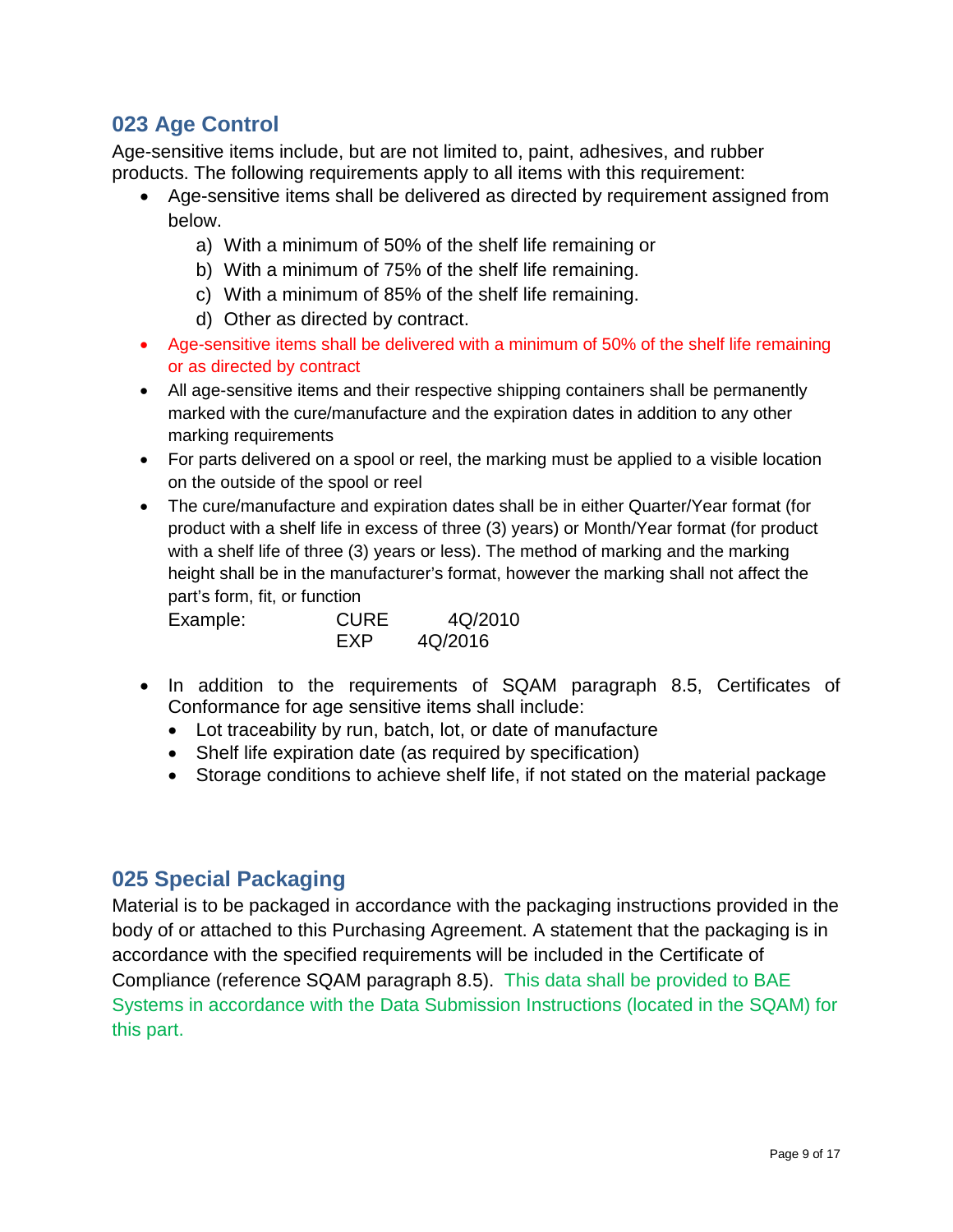## **026 Quality Requirements**

The Supplier **shall** maintain on file, and provide to BAE Systems upon request, objective quality evidence demonstrating compliance to all of the requirements of this Purchasing Agreement. When documentation is requested by BAE Systems, the documentation shall be provided in a commonly readable electronic format and **shall** be provided to BAE Systems in accordance with the Data Submission Instructions (located in the SQAM) for this part.

## **027 Certificate of Compliance**

The Supplier shall provide with each shipment a copy of their Certificate of Compliance as defined by paragraph 8.5 of the SQAM. Copies shall be delivered as specified by the Data Submission Instructions (located in the SQAM) for this item.

## **032 Ballistic Requirements-Transparent Armor**

A ballistic first article test shall be performed and accepted prior to any production of transparent armor. All drawing and specification requirements shall be met as required for the ballistic FAT and ballistic lot testing.

BAE Systems source inspection shall be requested prior to shipping the samples for ballistic testing.

In addition to the marking requirements, specified in the PO and on the drawings, ALL test specimens, shipping containers and associated documents shall be clearly marked "First Article Sample" or "Lot Sample."

All Ballistic test documentation shall be provided in accordance with the Data Submission Instructions (located in the SQAM) for this item.

Following Ballistic First Article approval, the supplier shall submit lot samples for testing per the schedule in the ballistic test specification.

## **034 Ballistic Requirements- Metal and Composite Materials**

FIRING RECORDS (Plate and Composite):

The Supplier shall provide a copy of the:

• Physical and Chemical Test Reports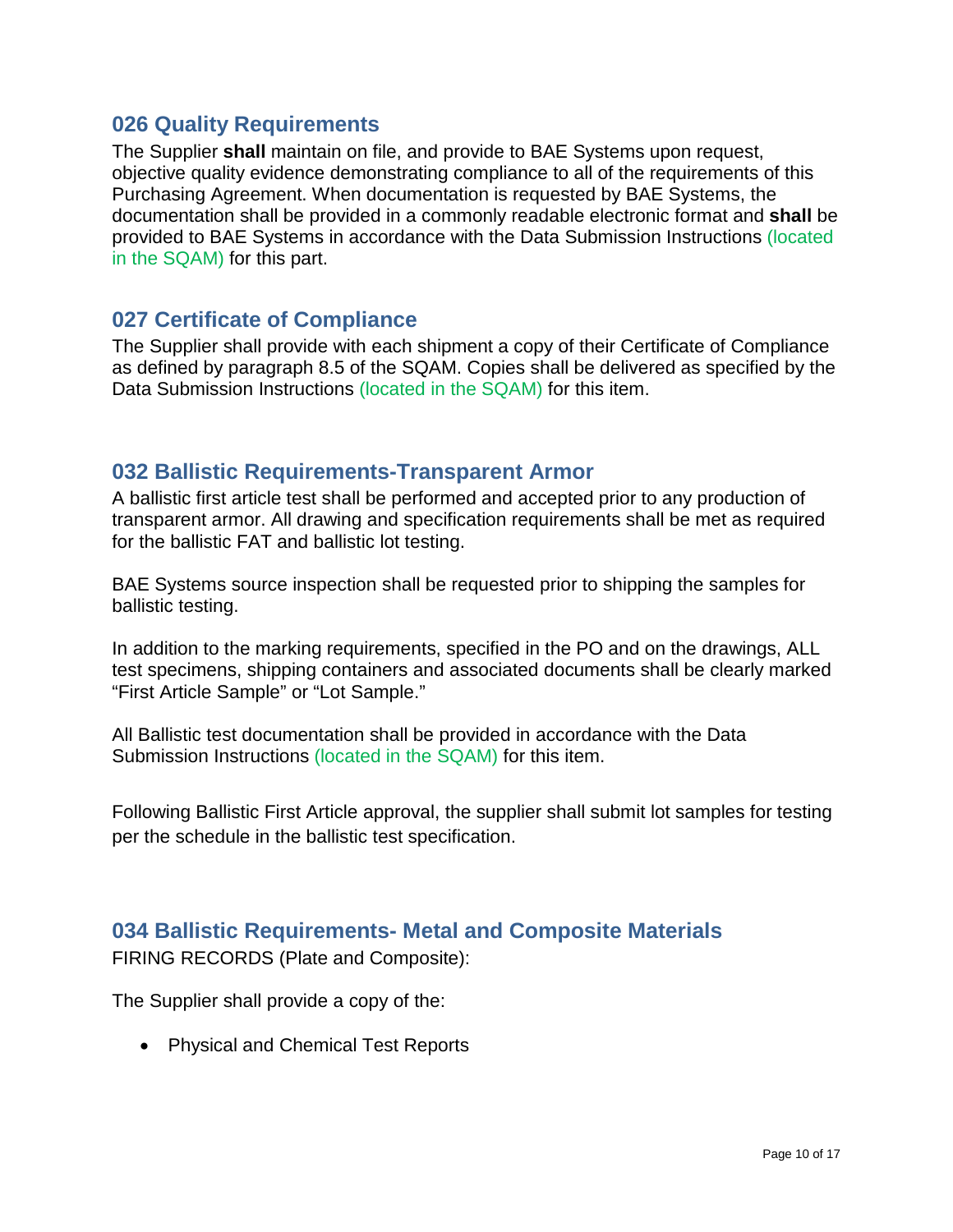• Government Ballistic Test Certification, including firing number for each heat/lot of ballistic material. Results shall be submitted in accordance with the Data Submission Instructions (located in the SQAM) for this item.

FIRING RECORDS (CASTING):

• For armor castings and extrusions, the Supplier shall maintain a listing of Government approved firing numbers for all material recipes supplied to BAE Systems. Results shall be submitted in accordance with the Data Submission Instructions (located in the SQAM) for this item.

FIRING RECORDS (ALUMINIM FORGINGS):

• Require ballistic test for each log, including longitudinal and transverse tensile tests per MIL-DTL-45225. Results shall be submitted in accordance with the Data Submission Instructions (located in the SQAM) for this item.

MIL-DTL-46100 & MIL-DTL-12560 Class I STEEL ARMOR THERMALLY CUT EDGES:

Shall meet the following:

PROCEDURE:

- Supplier shall have a written and controlled Procedure for cutting steel armor.
- The Procedure shall be a range of cutting parameters (similar to a Weld Procedure) including:
	- o Thickness range, energy level (laser wattage, plasma parameters, etc.), and travel speed.
	- o Samples shall be made from each range to qualify the Procedure and test for:
		- Heat affected zone (hardness traverse)
		- Edge cracking (Magnetic Particle or Liquid Penetrant Inspection)

#### PROCESS INSPECTION:

- Visual Inspection Per ASNT Level I (minimum) Frequency = 100%
- Non-destructive test frequency (based on 12369234)
- ANSI/ASQ Z 1.4 Inspection Level II, AQL 2.5%
	- $\circ$  i.e. For Lot = 50, Inspection Level D = 5 samples inspected
	- o If rejectable indication is found, institute 100% inspection of subject lot.

• Inspection SHALL be performed in accordance with ASTM E1417 (Liquid Penetrant) or ASTM E1444 (Magnetic Particle).

• Inspection Personnel shall be a minimum of ASNT Level I or II.

PROCESS APPROVAL: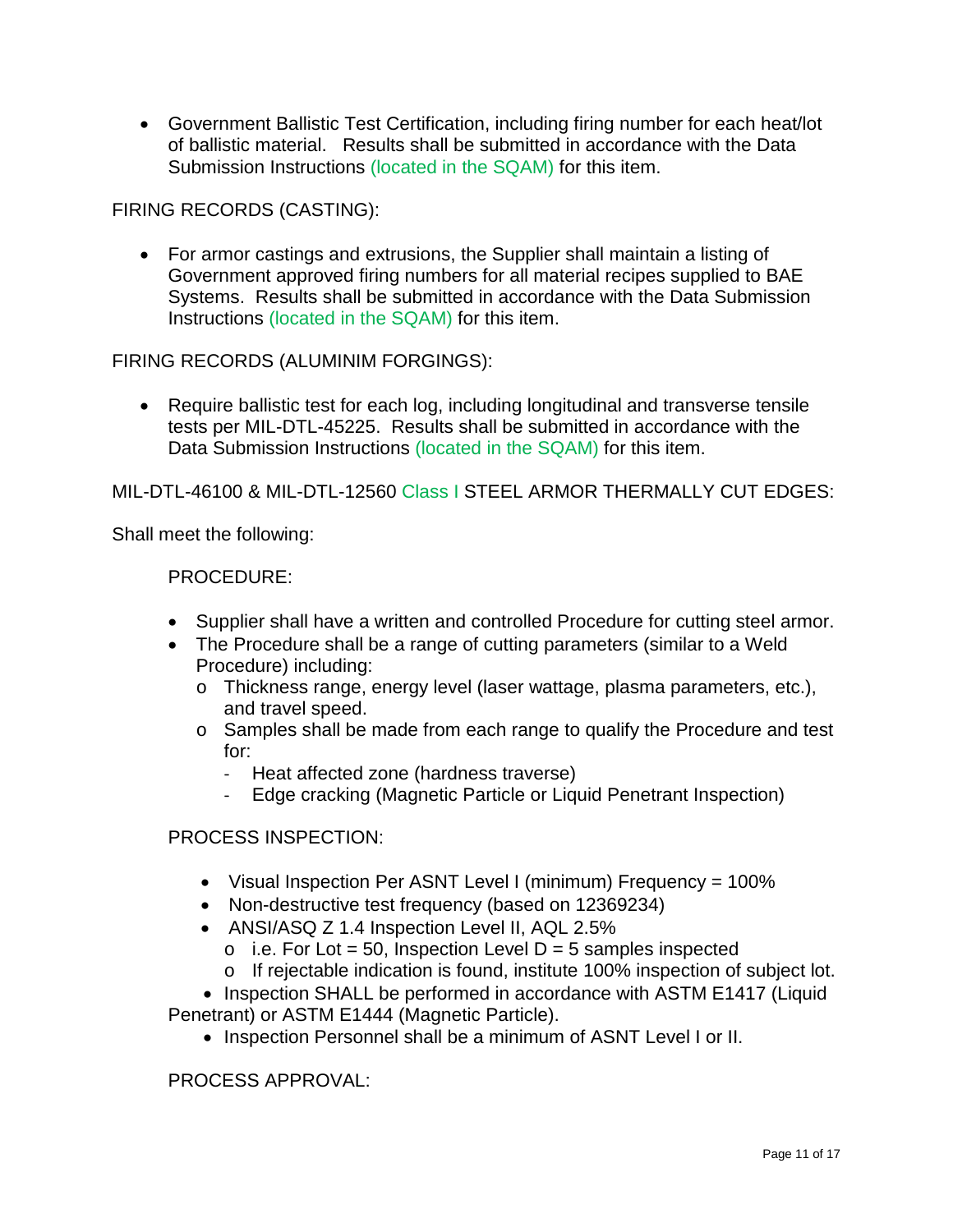- Supplier shall have the Procedure Qualification for Thermal Cutting of Steel Armor Form number 089475 completed and approved by BAE Systems Materials Engineering prior to shipment of product. This should shall also include the Non-Destructive Inspection documentation.
- The form shall be submitted per Data Submission instructions (located in the SQAM).

# **041 Critical Safety Item (CSI)**

The Supplier shall provide documentation for all Critical Safety Items (CSI), Hardness Critical Items (HCI), or Observable Critical Items (OCI) identified for this item by the TDP. **Sample size for this inspection shall be 100% for the identified characteristic(s).** Actual results, including an authorized signature and date of acceptance, traceable to a specific shipment shall be recorded and provided prior to shipment. Submission of documentation shall be made in accordance with the Data Submission Instructions (located in the SQAM) for this item.

#### 042 Commercial Off the Shelf (COTS) Parts - Deleted

## **044 Packaging Instructions for Hardware Kits**

#### B. Marking (Only this paragraph)

Each package used in this kit, shall identify the contents with the applicable part number, nomenclature, quantity, and kit number. For unit packaging see Label Example A, and for consolidation packages see Label Example B A. The markings for each pack can be printed on a label or applied directly on to the bag or carton. If a label is used it shall meet the requirements as outlined below, and if a label is used to identify a bag, the label may be heat-sealed in the bag along with the item(s). If the label is placed in the bag, the label identification must be able to be read from the exterior of the package. If a Packing List is enclosed in the package, the package is to be marked with "Packing List Enclosed", and is to be located in the same area and adjacent to where the kit identification is applied.

#### 047 Data submission Instructions - Deleted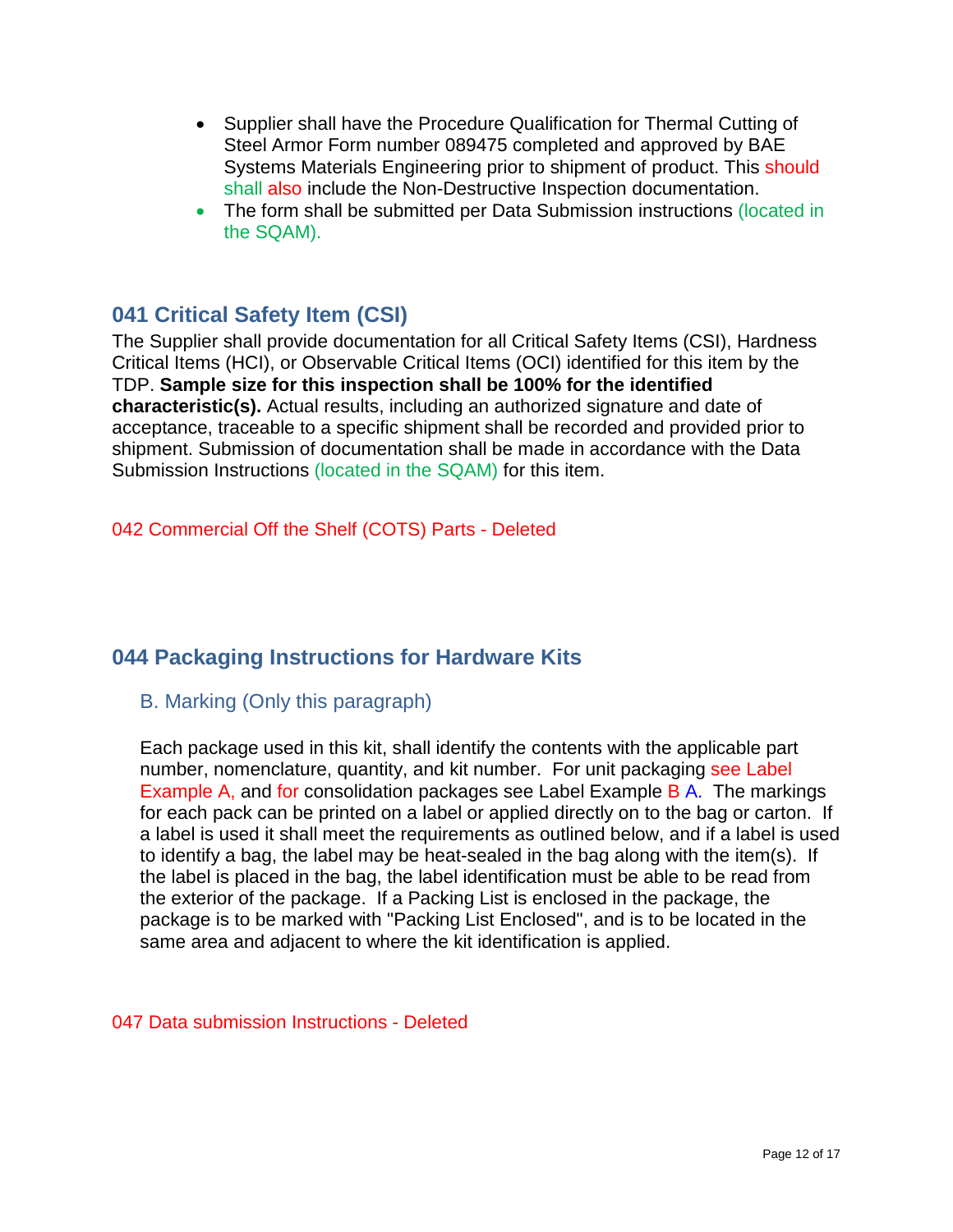### **055 AQL 1.0**

This item requires inspection at AQL 1.0 to the C=0 Sampling Plan defined in SQAM paragraph 8.3 for all major drawing characteristics. Major drawing characteristics are dimensions with a total tolerance of ≤.010 or where the characteristic is identified as a "major" by a drawing note or SQAP/QAP/QAR

#### **057 PPAP-Level 2**

The Supplier shall complete a PPAP in accordance with Level 2 of the Production Part Approval Process (PPAP) manual and shall submit the following to BAE Systems for approval:

Design Record Engineering Change Documents (if applicable) Dimensional Results with ballooned drawing (all characteristics, including drawing notes, numbered) Photograph of the part marking Material, Performance Test Results Qualified Laboratory Documentation Appearance Approval Report (if applicable) Sample Product Part Submission Warrant (PSW)

All other requirements of the PPAP shall be completed, retained on file, and made available to BAE Systems upon request.

The Supplier shall not ship product to BAE Systems prior to receipt of a signed/approved PSW. Product shipped in advance of PPAP approval shall be subject to rejection and may be returned at the supplier's expense.

Process or product changes require PPAP resubmission. Notification to BAE Systems prior to changes is essential as additional audits/reviews or supplier identification may be required prior to resubmission; such changes are to be communicated to your BAE Systems Procurement or Quality contact Representative via the Product/Process Change Request (Form 131D) Vendor Information Request Form (Form 097908). Process or product changes are defined as changes in the processing of the product that could affect its ability to meet design, durability, and reliability requirements, including:

- Use of a process or material other than those which were previously approved,
- Production from new or modified tools (except perishable tools), dies, molds, patterns, etc., including additional or replacement tooling,
- Production following any refurbishment or rearrangement of existing tooling or equipment,
- Production from tooling and equipment transferred from another manufacturing site,
- Change of a supplier for parts or services (e.g. heat treating, plating, welding),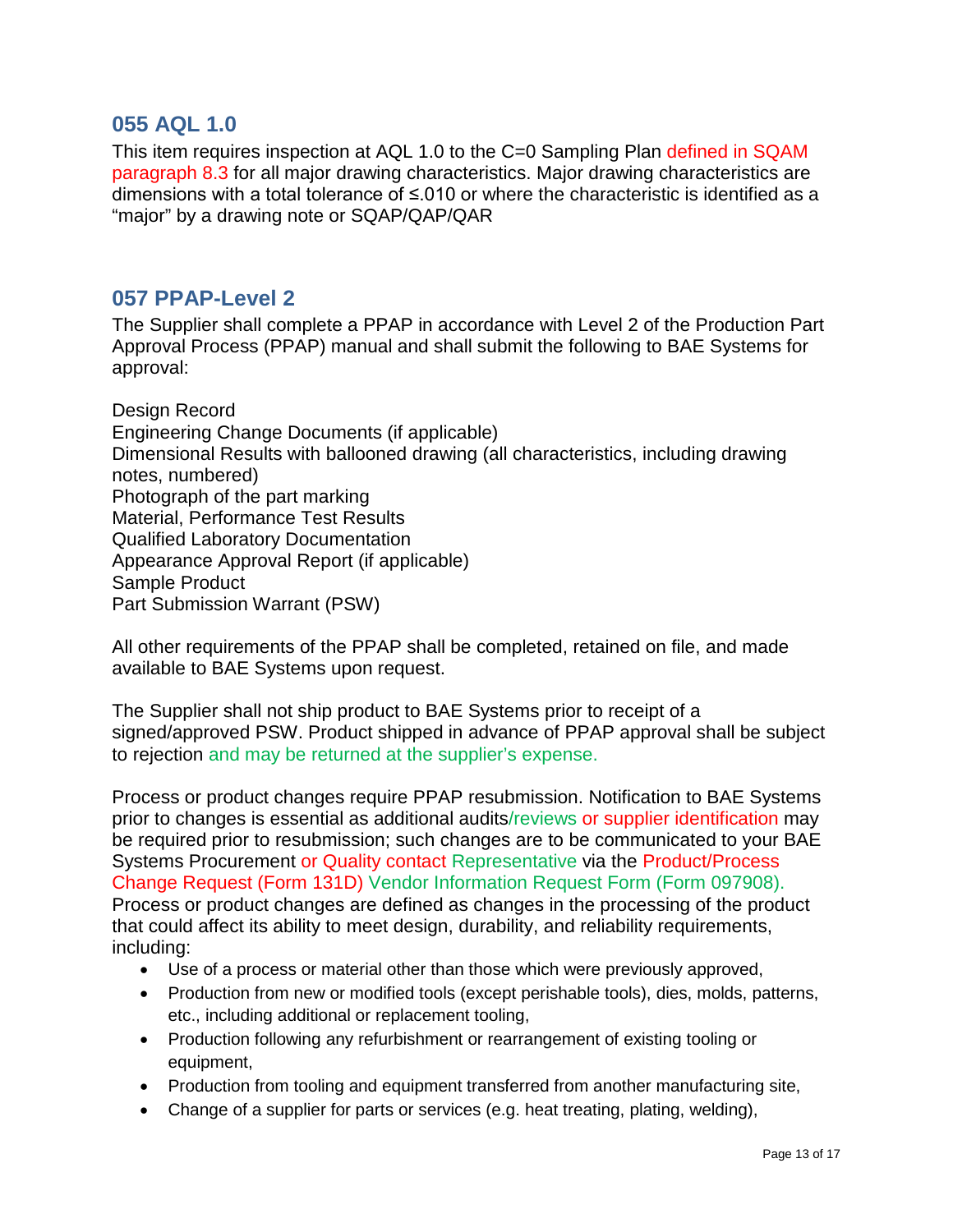• Break in production or product produced after tooling has been inactive for volume production for 24 months or more,

## **058 PPAP-Level 3**

The Supplier shall complete a PPAP in accordance with Level 3 of the Production Part Approval Process (PPAP) manual and shall submit the following to BAE Systems for approval:

Design Record Engineering Change Documents (if applicable) Customer Engineering Approval (if required) Design FEMA Process Flow Diagrams Process FEMA Control Plan Measurement System Analysis Studies Dimensional Results with ballooned drawing (all characteristics, including drawing notes, numbered) Photograph of the part marking Material, Performance Test Results Initial Process Studies Qualified Laboratory Documentation Appearance Approval Report (if applicable) Sample Product Records of Compliance Part Submission Warrant (PSW)

All other requirements of the PPAP shall be completed, retained on file, and made available to BAE Systems upon request.

The Supplier shall not ship product to BAE Systems prior to receipt of a signed/approved PSW. Product shipped in advance of PPAP approval shall be subject to rejection and may be returned at the supplier's expense.

Process or product changes require PPAP resubmission. Notification to BAE Systems prior to changes is essential as additional audits/reviews may be required prior to resubmission; such changes are to be communicated to your BAE Systems Procurement Representative via the Vendor Information Request Form (Form 097908). Process or product changes are defined as changes in the processing of the product that could affect its ability to meet design, durability, and reliability requirements, including:

- Use of a process or material other than those which were previously approved,
- Production from new or modified tools (except perishable tools), dies, molds, patterns, etc., including additional or replacement tooling,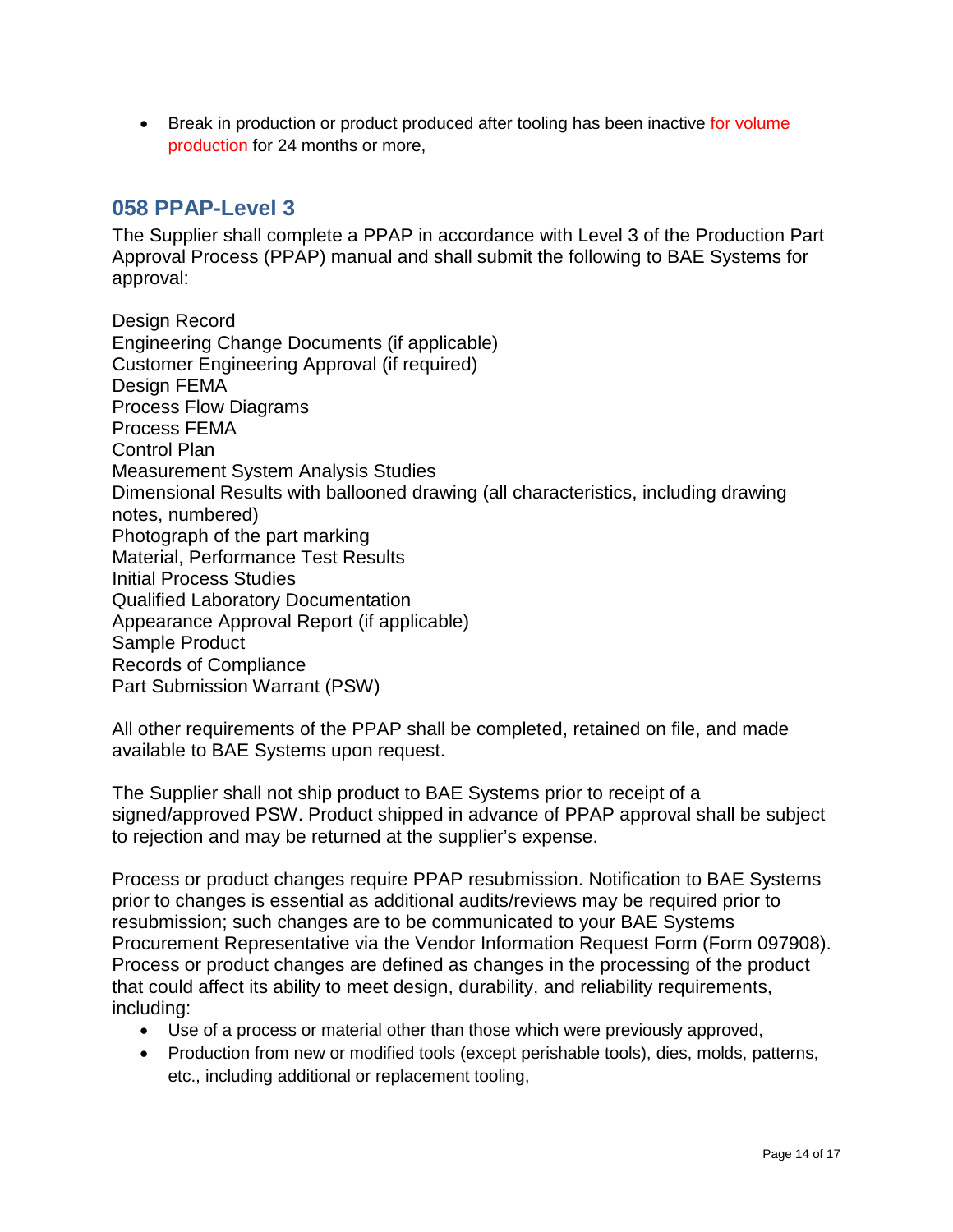- Production following any refurbishment or rearrangement of existing tooling or equipment,
- Production from tooling and equipment transferred from another manufacturing site,
- Change of a supplier for parts or services (e.g. heat treating, plating, welding), Any change in material, including not only raw material but also chemical compounds or processes (i.e. paints, adhesives, sealers, lubricants, plating, heat treat processes, etc.) which become part of the finished product; this includes changing to an engineering approved alternative material or any change in the sequence of operations,
- Upon request of BAE Systems' Purchasing er Quality rRepresentative.

# **059 PPAP-Level 4-Predefined Requirements**

The Supplier shall complete a PPAP in accordance with Level 4 of the Production Part Approval Process (PPAP) manual and shall submit the following to BAE Systems for approval:

Dimensional Results with ballooned drawing (all characteristics, including drawing notes, numbered) Photograph of the part marking Process Certifications Material, Performance Test Results Part Submission Warrant (PSW)

All other requirements of the PPAP are waived for this order and do not need to be completed.

The Supplier shall not ship product to BAE Systems prior to receipt of a signed/approved PSW. Product shipped in advance of PPAP approval shall be subject to rejection and may be returned at the supplier's expense.

Process or product changes require PPAP resubmission. Notification to BAE Systems prior to changes is essential as additional audits/reviews or supplier identification may be required prior to resubmission; such changes are to be communicated to your BAE Systems Procurement or Quality contact Representative via the Product/Process Change Request (Form 131D) Vendor Information Request Form (Form 097908). Process or product changes are defined as changes in the processing of the product that could affect its ability to meet design, durability, and reliability requirements, including:

- Use of a process or material other than those which were previously approved,
- Production from new or modified tools (except perishable tools), dies, molds, patterns, etc., including additional or replacement tooling,
- Production following any refurbishment or rearrangement of existing tooling or equipment,
- Production from tooling and equipment transferred from another manufacturing site,
- Change of a supplier for parts or services (e.g. heat treating, plating, welding),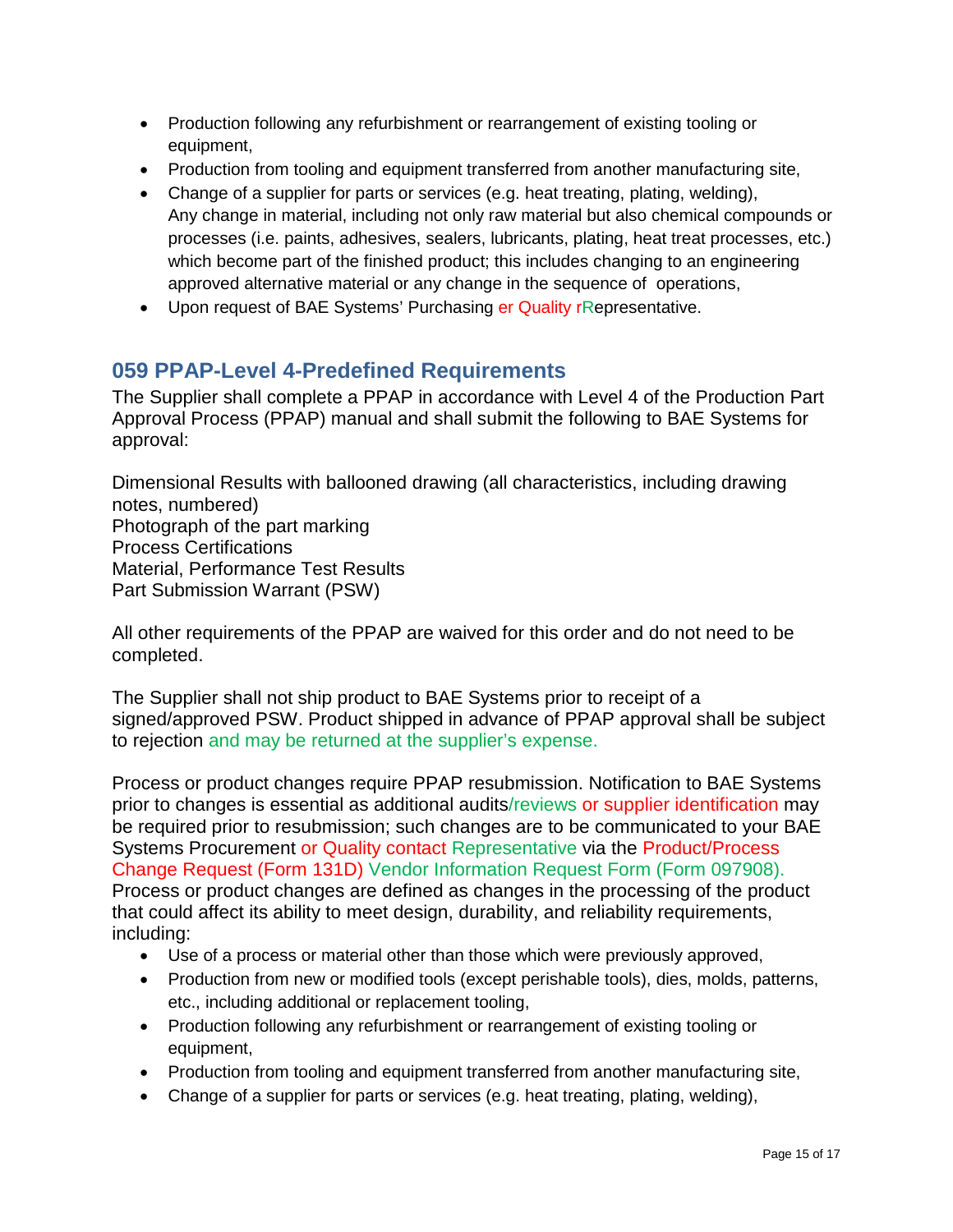- Break in production or product produced after tooling has been inactive for volume production for 24 months or more,
- Any change in material, including not only raw material but also chemical compounds or processes (i.e. paints, adhesives, sealers, lubricants, plating, heat treat processes, etc.) which become part of the finished product; this includes changing to an engineering approved alternative material or any change in the sequence of operations,
- Upon request of BAE Systems' Purchasing er Quality r Representative.

# **060 PPAP-Level 4-Unique Requirements**

The Supplier shall complete a PPAP in accordance with Level 4 of the Production Part Approval Process (PPAP) manual and shall submit requirements as specified in the PPAP Requirements Checklist included as part of the Purchasing Agreement. All other requirements of the PPAP shall be completed, retained on file, and made available to BAE Systems upon request. Inspection data shall be accompanied by a ballooned drawing (all characteristics, including drawing notes, numbered) and a photograph of the part marking.

The Supplier shall not ship product to BAE Systems prior to receipt of a signed/approved PSW. Product shipped in advance of PPAP approval shall be subject to rejection and may be returned at the supplier's expense.

Process or product changes require PPAP resubmission. Notification to BAE Systems prior to changes is essential as additional audits/reviews or supplier identif may be required prior to resubmission; such changes are to be communicated to your BAE Systems Procurement or Quality contact Representative via the Product/Process Change Request (Form 131D) Vendor Information Request Form (Form 097908). Process or product changes are defined as changes in the processing of the product that could affect its ability to meet design, durability, and reliability requirements, including:

- Use of a process or material other than those which were previously approved,
- Production from new or modified tools (except perishable tools), dies, molds, patterns, etc., including additional or replacement tooling,
- Production following any refurbishment or rearrangement of existing tooling or equipment,
- Production from tooling and equipment transferred from another manufacturing site,
- Change of a supplier for parts or services (e.g. heat treating, plating, welding),
- Break in production or product produced after tooling has been inactive for volume production for 24 months or more,
- Any change in material, including not only raw material but also chemical compounds or processes (i.e. paints, adhesives, sealers, lubricants, plating, heat treat processes, etc.) which become part of the finished product; this includes changing to an engineering approved alternative material or any change in the sequence of operations,
- Upon request of BAE Systems' Purchasing er Quality r Representative.